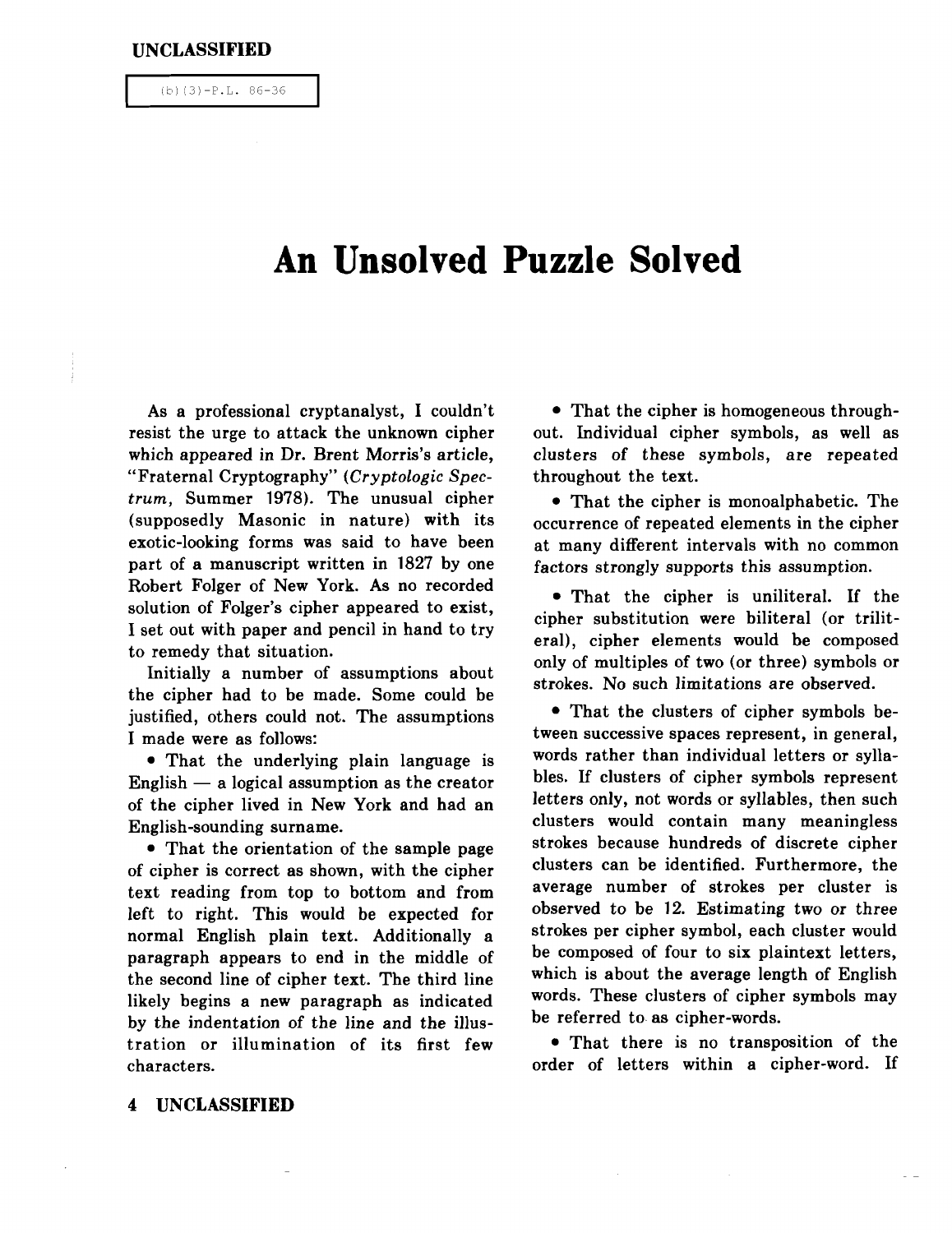transposition within a word were part of the enciphering process, then repeats of longer words would be rare. But, in fact, repeats of many words do occur, with no change in the sequence of symbols within a word.

• That a discrete set of approximately 26 elemental cipher symbols represent plaintext



*Figure 1.*  Page from manuscript of Folger's cipher.

letters, generally on a one-for-one basis. This follows from the assumption that the cipher is uniliteral. This does not imply that all variants are excluded, nor does it mean that a cipher symbol cannot represent more than one plaintext letter. However, these two conditions would be the exception rather than the rule.

• That the order of the symbols within a cipher-word is from top to bottom and/or from left to right, corresponding to that of English plain text.

• That the size of the individual cipher symbols is immaterial.

• That minor artistic variations in the formation of cipher symbols are immaterial.

• That dark shading of certain strokes may affect the meaning of the symbols in which they occur.

• That nulls (meaningless strokes) may be present in the cipher, but they probably represent less than half of the total number of strokes. A cipher system composed of a majority of nulls would be impractical, unwieldy, and conducive to errors.

• That each elemental cipher symbol contains at least one stroke, but may contain more than one stroke.

• That no individual stroke in the cipher may belong to more than one cipher symbol. This condition is necessary to avoid ambiguity in the deciphering process.

Having made the above set of assumptions (either explicitly or implicitly), I was ready to perform a monographic scan of the cipher text to see what might show up. On the whole, the results of this scan were rather disappointing  $-$  it was not at all clear what the set of elemental cipher symbols might be.

The author of the cipher had succeeded well in disguising his cipher symbols. Most of the strokes in the cipher were angular, a characteristic of Masonic cipher systems. Only a few curved strokes, such as  $\bigcap$ ,  $\cup$ , and  $\bullet$  , were observed. Each of these three curved strokes might be an elemental cipher symbol. Some other symbols which showed up repeatedly in the cipher text were  $\wedge$ ,  $\sqcap$  ,  $\sqcup$ ,  $\sqcup$ ,  $\sqcup$ ,  $\sqcap$ ,  $\dagger$ , 11, and ( . The last three symbols, which occurred less frequently than did the first six, were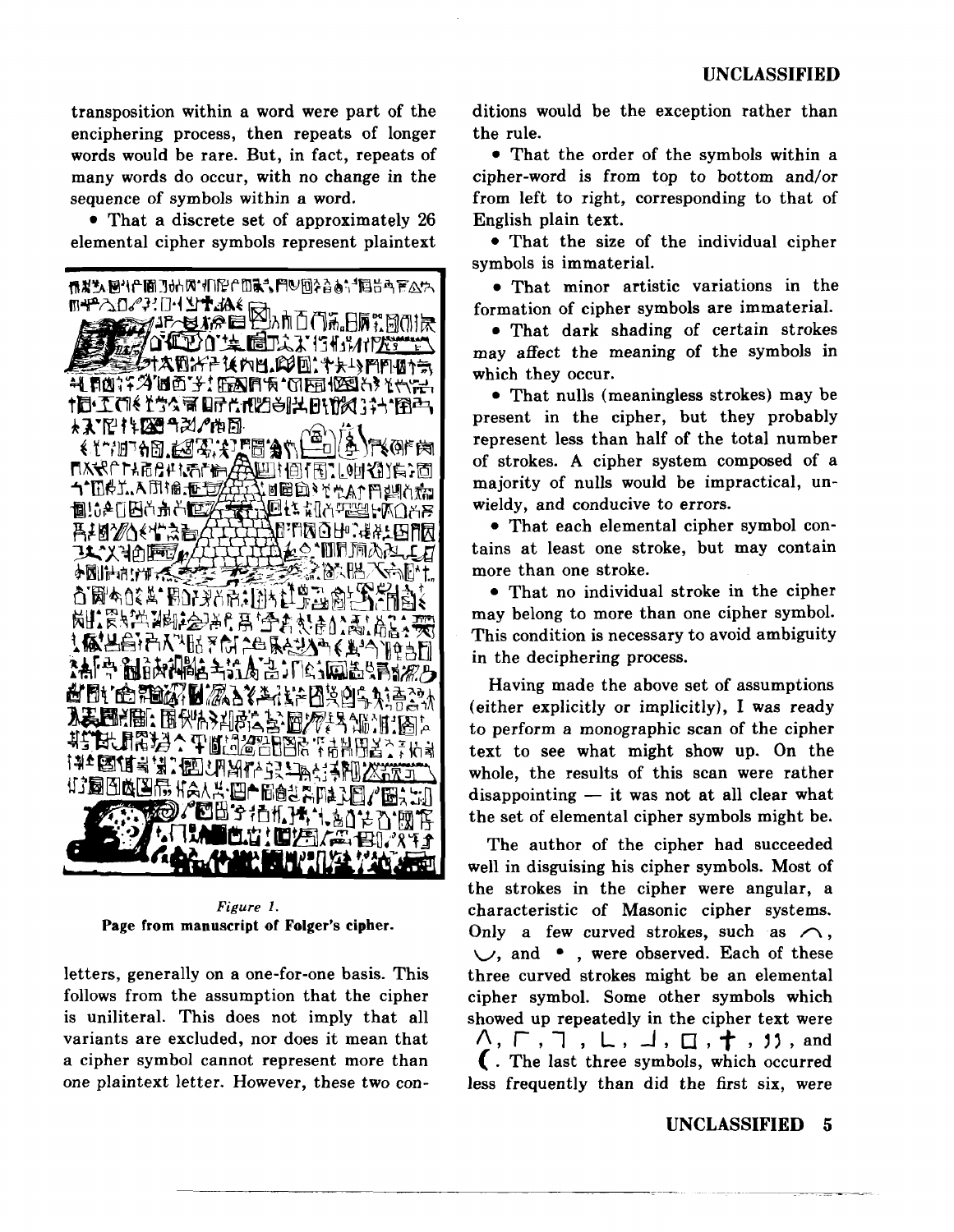assumed to equate to infrequent plaintext letters, the first six to high-frequency plaintext letters.

The only other useful information gained from the monographic scan was the observation that many of the cipher-words were surrounded by boxes. I assumed that the boxlike cipher character was the first letter of the word and that the rest of the word was contained within the box. I could not determine, at this time, whether the dark shading along some sides of the boxes (e.g.,  $\square$ ,  $\square$ ,  $\square$ , and  $\square$ ) was significant. I did make an interesting observation about these boxed-in words: out of roughly 150 such words appearing in the cipher, no less than 42, or 28 percent of the total, contained a horizontal stroke just inside the box, near the top  $(e.g.,~\sqrt{f_n})$ . The horizontal stroke appeared to be the second letter in these words. The most frequent letter in English plain text is the letter  $E$  and its favorite position within a word is the second position. The horizontal stroke could be the symbol for the letter  $E!$ This symbol occurs frequently throughout the text but is relatively inconspicuous  $-$  a desirable characteristic for a cipher symbol representing a high-frequency letter.

I did not make any firm identity of any of the cipher symbols at this time. Continuing my analysis, I scanned the cipher text looking for digraphs with noticeable positional limitations. In English plain text, the most striking example of a digraph with positional limitation is  $QU$  — the letter  $Q$  is always followed by the letter  $U$ . During the digraphic scan of the cipher text, a pronounced positional limitation was observed involving the cipher characters  $\bigcap$  and  $\bigcap$ , which I called "crescent moon" and "backward gamma," respectively. The crescent moon is always immediately followed by the backward gamma-without exception! The backward gamma, however, is followed only occasionally by the crescent moon. A limitational phenomenon such as this was something that fully

## **6 UNCLASSIFIED**

justified the risk of making a plaintext assumption. But first, all cipher-words containing this "mystery digraph" were extracted from the text and listed. A frequency count revealed that the mystery digraph appeared a total of 23 times in 13 different cipherwords. The first cipher-word on the list occurs seven times, the second and third three times each, and all others only one time. The cipher-words were listed as follows:

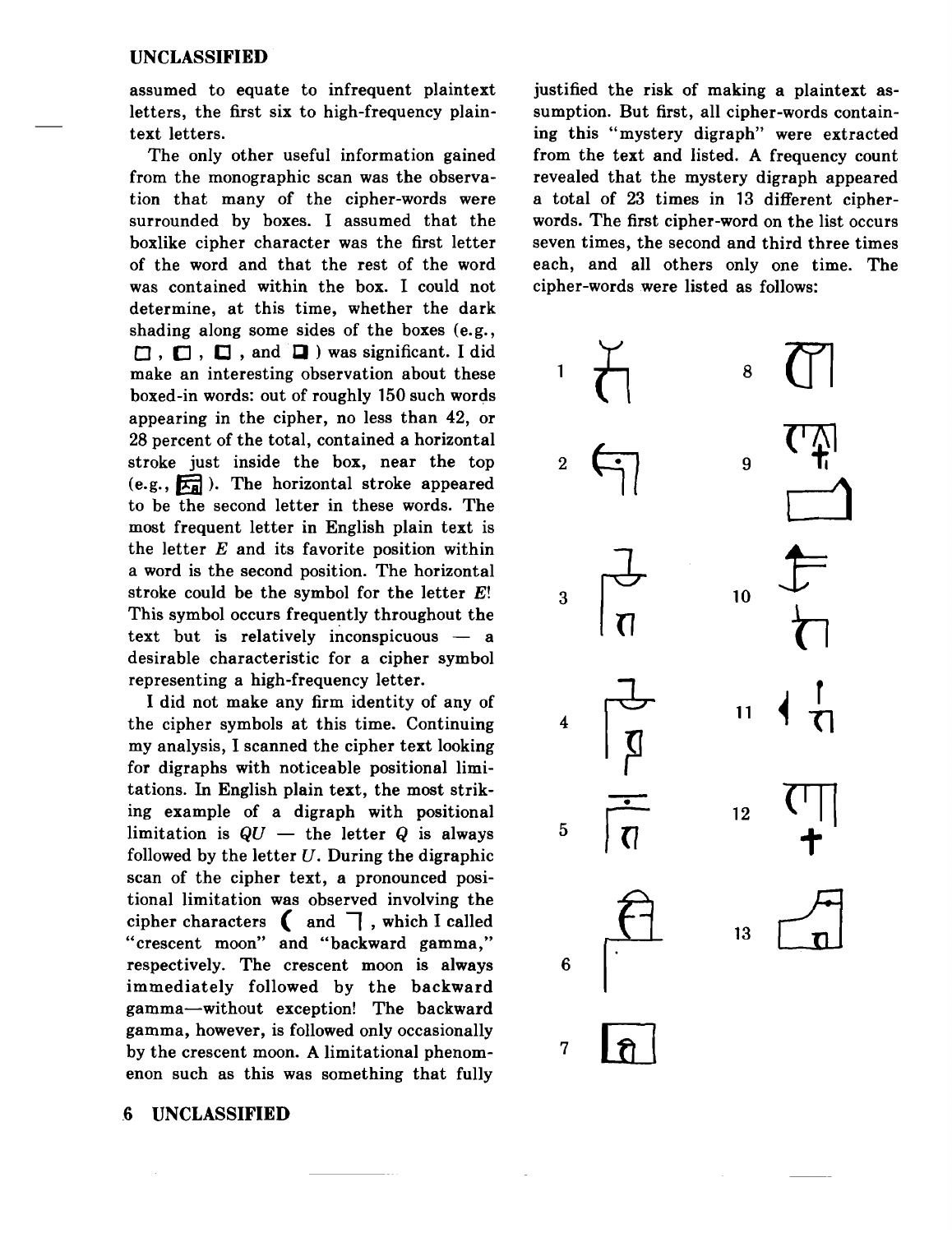The most distinctive feature of the mystery digraph is that it occurs as the *last* two letters of a word in 15 cases out of 23, and as the *first* two letters of a word in 6 cases out of 23. Only twice (in Words 4 and 6) does the mystery digraph appear elsewhere within a word, and Word 4 appears to be the same as Word 3 with a suffix added. Based on their relative frequencies, the first three words on the list could be fairly common words, consisting of perhaps three to five letters each. As for the crescent moon and the backward gamma, I concluded that the former equates to an infrequent plaintext letter, the latter to a high-frequency plaintext letter. If so, then what is the mystery digraph? Certainly not *QU,* because *QU* cannot occur at the end of words. To me, it seemed most likely that the mystery digraph was  $TH$ , where  $\bigcap$  is  $T$ and  $\bigcap$  is H.

Testing this hypothesis proved to be interesting and fruitful. Word **1** on the list has *TH* or *HT* as its last two letters, with either one or two letters preceding. Since no threeletter word in English fits this format, it must be a four-letter word, such as *both, with, hath,* or *doth.* (Incidentally, when assuming the mystery digraph to be *TH,* it was taken into consideration that verb forms such as *hath, doth, goeth, doeth, sayeth, walketh,*  etc., might occur frequently in English text written in 1827.) There was no use guessing which four-letter word this might be, but if the cipher combination **y** represents two letters of plain text, then the most logical way to split this combination into two symbols is as follows:  $\cup$  and  $\}$ . I assumed each to be an elemental symbol in the cipher alphabet.

I turned next to Word  $2 - a$  short word beginning with *TH* (an *HT* beginning would be impossible) and containing one, two, or three additional letters, depending on how

the cipher combination  $\uparrow$  is interpreted. If this combination is interpreted as either one cipher symbol or three, then a number of possibilities arise which cannot readily be proved or disproved. I decided, however, to interpret the character  $\dot{\mathbf{\tau}}$  as two cipher symbols, with the dot as one and the backward gamma as another, and an intriguing pathway opened up. Since I had already assumed the backward gamma to stand for T, Word 2 must have the form  $TH_T$ . There is only one word in English which fits this format - the word *that.* This implies that the dot stands for plain letter A. At this point, I could have plugged in the letter *A* wherever the dot symbol occurs in the cipher, and continued from there. Before going off on this tangent, however, it seemed wiser to go on analyzing the list of words containing the mystery digraph.

The third word on the list apparently begins with the letter *T* and ends in either *TH* or *HT.* Since I had previously· assumed the symbol  $\cup$  to represent one letter, all that remained in determining the word length was to decide whether the cipher combination **represents one letter or two. Word 3** could take the form of  $T_{---}TH$ ,  $T_{---}HT$ ,  $T_{-+}$  - TH, or  $T_{-}$  - HT, with the symbol  $\vee$  representing the third from the last letter in all cases. The word fitting this pattern that comes to mind most readily is *truth,* which is exactly the sort of word that a Mason might be expected to use three times on one page. Alternate possibilities, such as *tenth, troth, taketh,* or *taught,* seem less likely than *truth. Taketh* and *taught* are improbable because they contain the letter A, and Word 3 has no dot symbol. I assumed *truth* to be the correct word, with cipher symbols  $\Gamma$  and  $\cup$  equating to plain letters *R* and *U,* respectively, or vice versa.

At first glance, the fourth word on the list

## **UNCLASSIFIED 7**

**College College**  $\sim 100$  للمرابط الطاري والمتناور وللمرار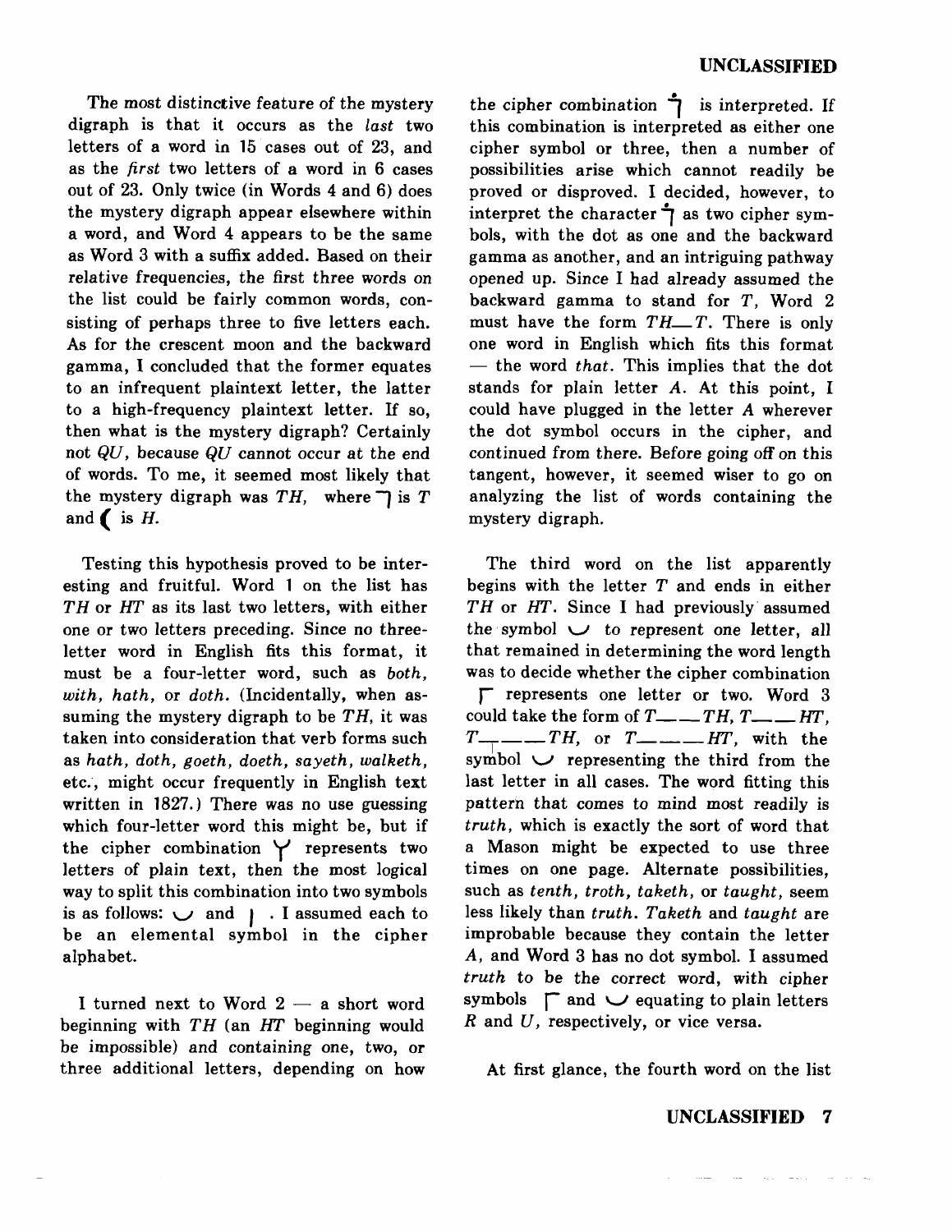would appear to be *truths,* but this leads to an unlikely situation in which the gamma symbol  $(\Gamma)$  represents both *R* and *S*. Skipping over this problem,<sup>1</sup> I went on to Word 5. It apparently consists of five letters, four of which have been tentatively identified. This word takes the form of  $= ARTH$  or  $\mu = AUTH$ . The only candidate for this word pattern is *earth,* which identifies the horizontal stroke as the cipher symbol for plain  $E$ . This confirmed my earlier supposition concerning the identity of the horizontal stroke and indicated that the gamma symbol stands for plain *R.* At this point, I had tentatively equated the following cipher and plain elements:  $\bullet = A$ ,  $\rightarrow = E$ ,  $\bullet = H$ ,  $\Gamma = R$ ,  $\Gamma = T$ ,  $\Gamma = U$ .

The digraph TH appears in the second and third positions of the sixth word, with a stroke resembling the top half of a circle  $(\cap)$  representing the first letter. The gamma symbol, identified with plaintext  $R$ , is also in Word 6. Unfortunately, this cipher-word contains a couple of "glitches." The horizontal stroke near the middle of the word is discontinuous near its center. Is this significant, or is it a meaningless slip of the pen? Additionally, a faint dot appears near the end of the word. Is this a random speck of ink or a bona fide, but poorly formed, dot? Taking all things into consideration, I came up with the following possibilities:  $\_\_THER$ ,  $\_\_THEER$ ,  $THERA$ , and  $THERA$ . Only one of these choices  $-$  the first one  $-$  suggests a valid word. That word, of course, is *other.*  The only alternative, *ether,* can be eliminated because the cipher-word does not begin with a horizontal stroke, the symbol for plain  $E$ . Thus the cipher symbol  $\bigcap$  is identified as that for plain letter  $O$ . Hoping to confirm

this recovery, I examined the seventh word on the list and found that it contains the  $\frown$  symbol, followed by TH. It appears to be a short word ending in OTH. Several possibilities come to mind, such as *doth, both,* or *sloth.* This does not confirm the symbol  $\sim$ as plain 0, but neither does it contradict the assumption.

The  $\cap$  symbol does not occur again in the rest of the word list so I decided to try another approach. Why not synthesize a short, common word containing the letter *0*  and then look for it in the cipher text? Thus far, the symbols for plain letters  $A, E, H, O$ . *R, T,* and *U* had been identified. This allowed me to predict what a couple of frequently occurring, two-letter words - namely *to* and *or* - should look like in cipher. *To* should appear as  $\lambda$ ,  $\lambda$ , or  $\gamma$ , and *or* as or  $\tau$ . The cipher-word  $\tau$  occurs 17 times in the message and the cipher-word **f** three times. As I scanned the cipher text, I came across a similar cipher-word,  $\mathbf{r}^{\mathbf{a}}$ , which led me to an interesting discovery: a circle can be split into two parts, the top half  $(\cap)$  representing plain O and the bottom half ( $\cup$ ) plain U. Thus, a circle equates to the digraph  $OU$  and cipher-word  $r^2$  reads as *our.* This seemed to be adequate confirmation that the symbol  $\curvearrowright$  represents plaintext  $\boldsymbol{0}$ .

Returning to my analysis of the words on the list, I attempted to decipher Word 8, which appears to begin with the letters  $THU$ followed by one or two other letters. Logically this word should be *thus,* which means that the last cipher symbol in the word stands for *S.* Unfortunately this symbol is difficult to make out because it merges with the bottom of the crescent moon symbol. However, the symbol for S appears to be either **\_j** or I .

Words 9 through 12 on the list are either

<sup>&#</sup>x27; It turns out that Word 4 on the list really was *truths.* Part of a stroke was missing, which caused another stroke to be overlooked.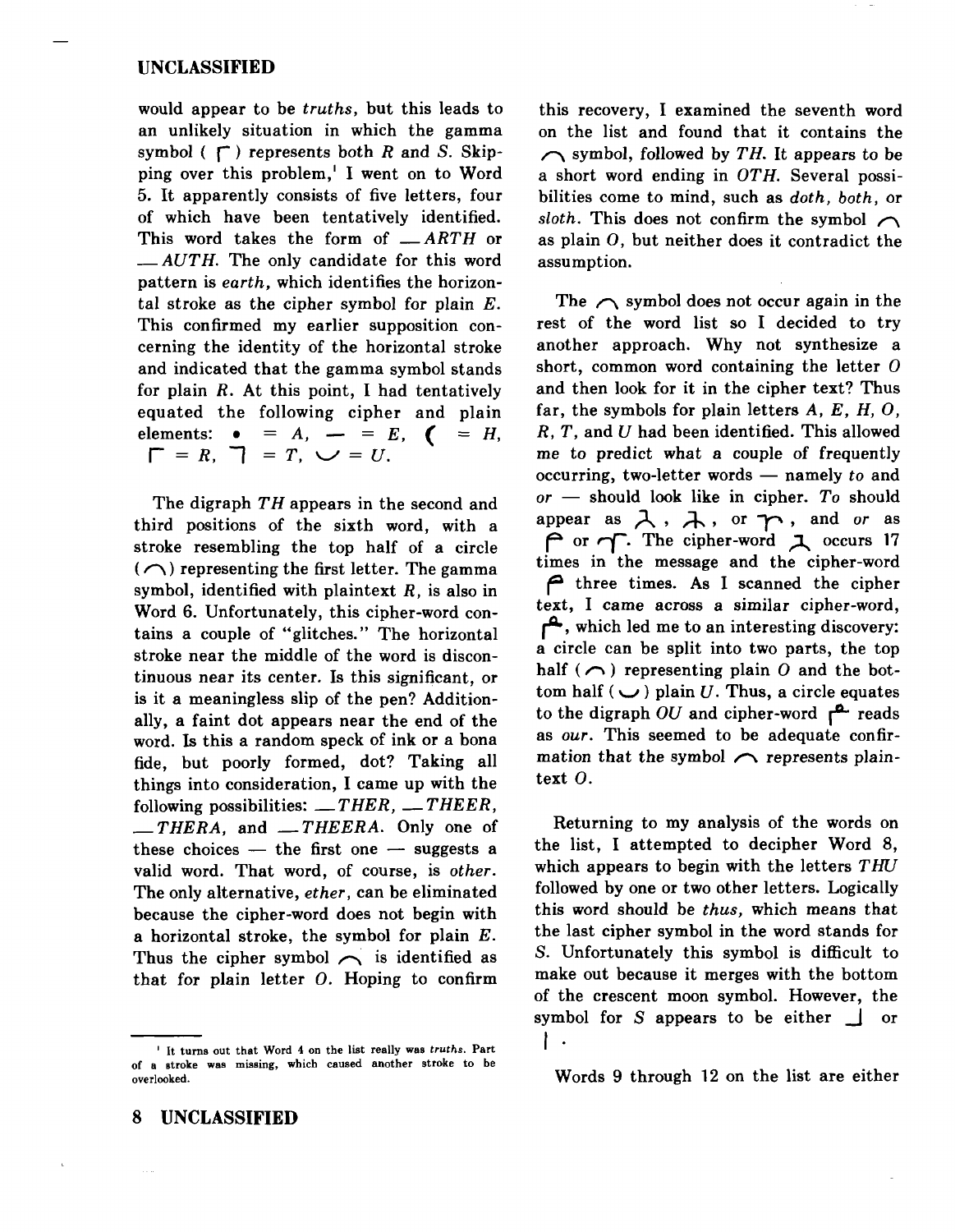too long to allow good assumptions or have too many unknown symbols. Word 13, however, lends itself to partial analysis. It is one of the "boxed-in" words, and assuming the box itself to be the initial letter, the letters inside the box appear to be AETH or EATH. Since the former possibility is unlikely, the word probably ends in  $EATH$ . This could be a five-letter word such as *death* if the box stands for plain  $D$  or perhaps a six-letter word if the box is a combination of two cipher symbols. In this particular word, the box has a "bite" missing from the upper left corner so I had to be careful in making assumptions as to its meaning.

Having exhausted the list of words containing the mystery digraph, which I was convinced is TH, I scanned the rest of the cipher text, looking for other "interesting" cipherwords in which most of the symbols were already known. Such a word was  $\sum_{n=1}^{\infty}$ , which occurs at the end of line 25 of the cipher. This word apparently begins *RU,* followed by three to five additional letters, one of which is E. Also, the last cipher character in the word  $($   $\Box$ ) may be the letter S, based on Word 8. Assuming a terminal S gives a word of the form  $RU\_ES$  or  $RU\_EES$ , depending on whether the cipher character  $\perp$  is one symbol or two. Some possible choices were *rubes, rules, runes, ruses,* or *rupees.*  The word *ruses* was eliminated because it contains a repeat of the final letter. Of the survivors, the most likely word was *rules.*  This indicated that the cipher symbol for the letter  $L$  is, of all things, an  $L!$  This seemed suspicious, but the recovery was later verified.

Another interesting word in the cipher text





This word begins with  $E$ , followed by a repeated letter or a repeated digraph (de-

pending on whether the repeated character  $\triangleleft$ represents one letter or two), followed by the letters *ORT\_\_,* where the last letter may be an S, based on tentative previous recoveries. This gives a word of the form  $E_{\text{max}} = 0.07$ or  $E_{\text{---}}$   $\frac{1}{2}$   $\frac{1}{2}$   $\frac{1}{2}$   $\frac{1}{2}$   $\frac{1}{2}$  where the blanks between  $E$  and  $O$  must contain a repeated letter or digraph. The obvious choice here was the word *efforts.* This confirmed the backward  $L(\perp)$  as the symbol for plain *S* and the character  $\triangleleft$  as the symbol for plain *F.* 

At this point, another common two-letter word could be synthesized from the newly recovered symbols for F and 0. The word *of*  should appear as  $\{ \}$ ,  $\mathcal{T}$ , or  $\mathcal{T}$ . Surely enough, the last combination appears 36 times in the message. This sequence of results and conclusions strongly indicated that the recoveries made thus far were correct.

From this point on, further recoveries could be made in a straightforward manner, using the values already known. A great deal of work involving trial and error was still necessary, but ultimate success in reading the cipher text was now assured because there were so many correct paths to follow. The symbols recovered thus far included those for plain letters  $A, E, F, H, L, O, R, S, T$ , and U. These ten recoveries were more than enough to allow solution of the rest of the cipher, including the key (cipher alphabet) and the complete plain text underlying the cipher text. In quick succession, fifteen symbols of the cipher alphabet and their plaintext equivalents were recovered, and then twenty. At this point, progress slowed a bit because the last few unrecovered cipher symbols represented such low-frequency letters as J, K, Q, X, and Z. Eventually all of the cipher/plain equations were recovered except one, that for plain letter Z. No cipher equivalent for *Z* was found on this page of the cipher.

## UNCLASSIFIED 9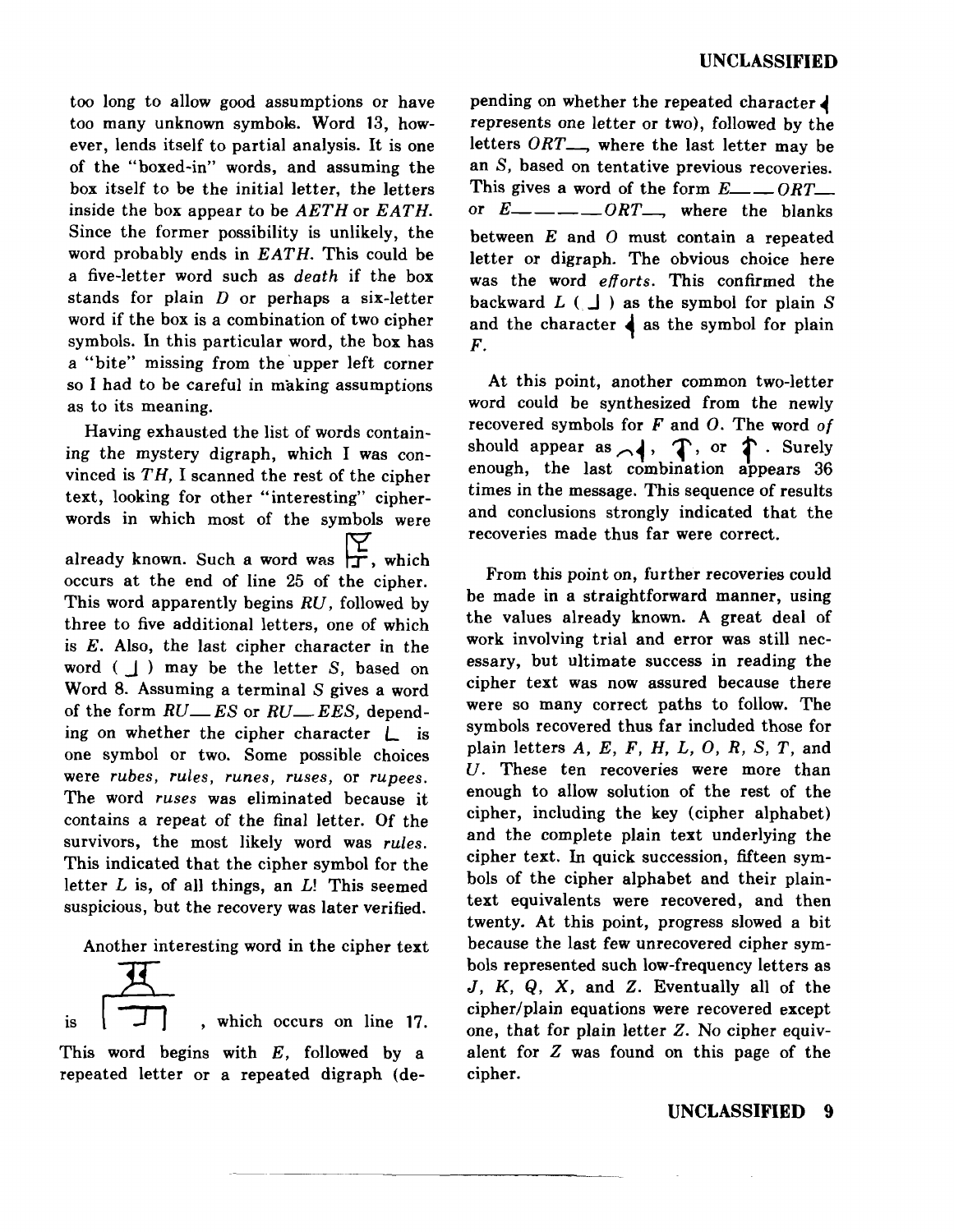## UNCLASSIFIED

The cipher alphabet was recovered as follows:

| $\mathbf{A}$                                                              |                                     |                                                                        | J J                    |                         | S                                                                     |                |
|---------------------------------------------------------------------------|-------------------------------------|------------------------------------------------------------------------|------------------------|-------------------------|-----------------------------------------------------------------------|----------------|
| $\bf{B}$                                                                  | $\Box$                              |                                                                        | $K$ $\uparrow$         |                         | T                                                                     | - 1            |
| $\mathbf C$                                                               | $\overline{\phantom{a}}$            | $\mathbf{L}$                                                           | L                      |                         | $\begin{array}{c} \mathbf{U} \\ \mathbf{V} \\ \mathbf{W} \end{array}$ |                |
| $\mathbf D$                                                               |                                     |                                                                        | M <sub>N</sub>         |                         |                                                                       |                |
| $\bf{E}$                                                                  |                                     |                                                                        | $N \Lambda$            |                         | $\mathbf{X}$                                                          | $\bm{\dagger}$ |
| F                                                                         |                                     | $\mathbf{O}$                                                           |                        |                         | Y                                                                     | $\gamma$       |
| $\mathbf{G}^{\top}$                                                       | 口                                   | $\mathbf P$                                                            | $\Box$                 |                         | $\mathbf{Z}$                                                          |                |
|                                                                           | $H \cap \text{or} \left( Q \right)$ |                                                                        | $\Box$                 |                         |                                                                       |                |
| $\mathbf I$                                                               | $\overline{\phantom{0}}$            |                                                                        | $R \Gamma$             |                         |                                                                       |                |
|                                                                           |                                     |                                                                        |                        |                         |                                                                       |                |
|                                                                           | THE                                 |                                                                        | or                     |                         |                                                                       |                |
| <b>AND</b>                                                                |                                     |                                                                        | $\overline{\text{or}}$ |                         |                                                                       |                |
| HE                                                                        |                                     | $\begin{array}{c} \mathcal{M} \ \mathcal{M} \ \mathcal{M} \end{array}$ |                        |                         |                                                                       |                |
|                                                                           | <b>HIS</b>                          |                                                                        |                        |                         |                                                                       |                |
| <b>THIS</b><br><b>THESE</b><br><b>THOSE</b><br><b>THEM</b><br><b>THEY</b> |                                     | 《                                                                      | $\mathbf{or}$          | $\overline{\mathbf{z}}$ |                                                                       |                |

10 UNCLASSIFIED

 $\sim$ 

Note that the same cipher symbol is used for plaintext letters *U, V,* and *W.* Thus cipher-word **fl** equates to *with,* even though cipher symbol  $\sim$  was originally recovered as the letter  $U$ . Furthermore, plain letter  $H$ may be represented by either of two symbols. The standard symbol for  $H$  is  $\bigcap$ , but a variant symbol ( $\big($ ) is sometimes used when *H* follows *T.* The word *thus* is enciphered with the variant form **1**. It would appear that the variant form of plain *H* was introduced partly for security reasons and partly because Folger sometimes found it difficult to interconnect his standard symbols for *T* and H without either leaving a gap or creating an ambiguity. Because the standard three- stroke symbol for  $H(\mathbf{\Pi})$  contains within itself the two-stroke symbol for  $T(\top)$ , Folger apparently decided to modify the standard symbol for  $H$ , whenever the digraph  $TH$  occurred, as follows: **fl** . This modification allows the frequent digraph TH to be enciphered more readily, without a gap and without cumbersome repetition of strokes. It also avoided any ambiguity in the decipherment process because the occurrence of the crescent moon symbol in cipher specifically indicates the presence of an H following a T. The fact that the author used the crescent moon symbol only when the digraph TH occurred was a cryptographic weakness in the cipher that proved to be exploitable.<sup>2</sup> There are, however, several instances in the cipher where Folger does encipher the digraph  $TH$  using the standard symbols for  $T$  and  $H$ . An interesting case in point occurs in line 3, where the phrase  $\lambda$   $\mathbf{r}$   $\mathbf{r}$   $\mathbf{r}$   $\mathbf{r}$  appears. This deciphers as *to that end that.* Here Folger uses both the standard and the variant symbols for plain  $H$  to encipher  $TH$  in the two close occurrences of the word *that.* Folger seems to

<sup>&</sup>lt;sup>2</sup> It should not be inferred that the cipher was solvable only because of this weakness. Had the variant symbol for plaintext H not been used, there were many other ways the cipher could have been attacked. In particular, an analysis of all the apparent twoletter words in the message would probably have yielded a solution.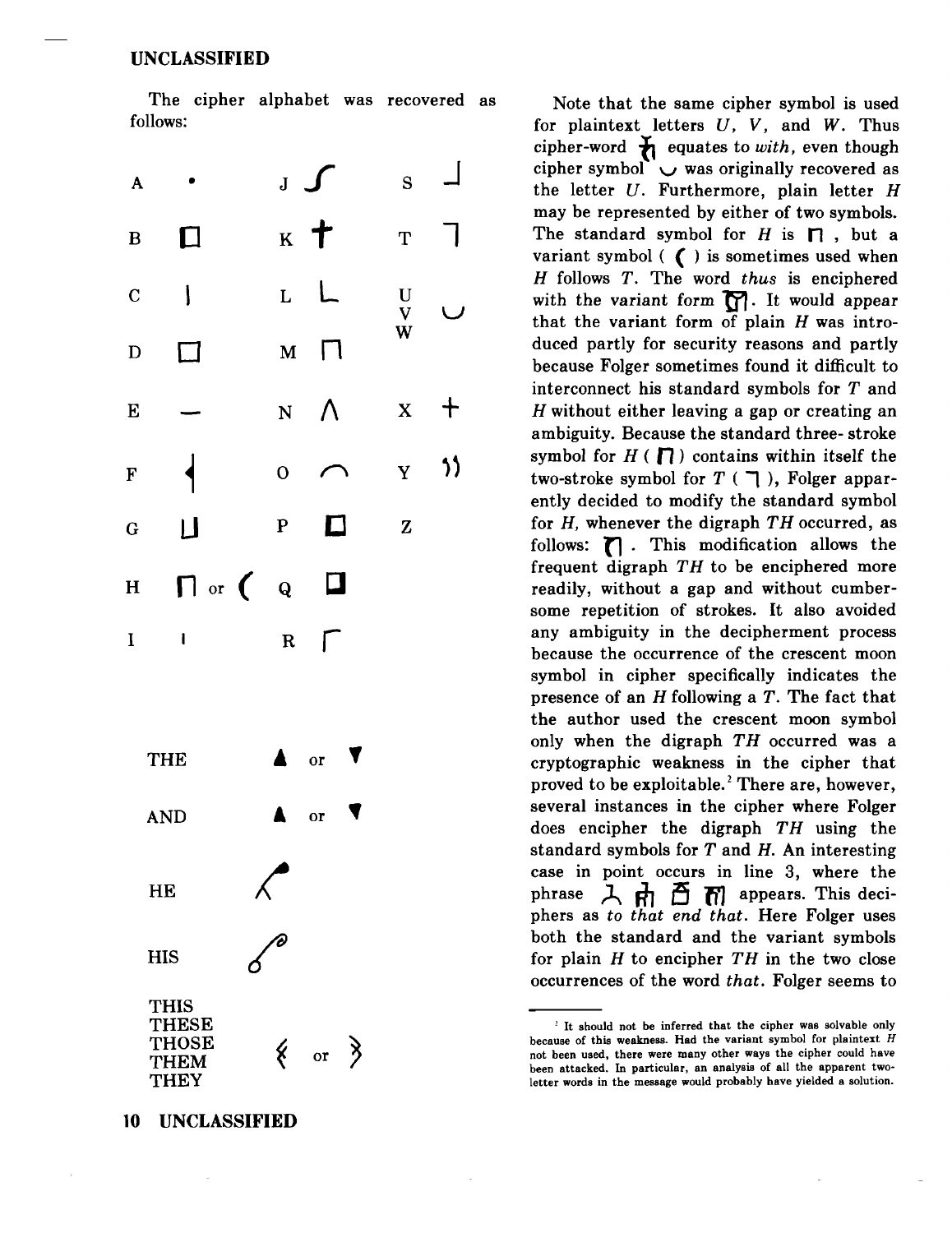have had an obsession for providing variants for TH; he enciphers this digraph or words containing it in five different ways:  $\mathbf{r}$ ,  $\mathbb{7}, \{ \}$ ,  $\}$ , and  $\blacktriangle$ .

It should also be noted that Folger used special symbols to represent the common words *the, and, he, his, this, these, those, them,* and *they.* He realized that in a long cipher message words like *the* and *and* would be very susceptible to exploitation if they were spelled out every time. So Robert Folger decided that no one was going to solve his cipher by guessing *the* or *and.* Accordingly, he devised special symbols for these words and certain others. Unfortunately for him, he had to draw the line somewhere in using special symbols, and many common short words still had to be spelled out. For example, the word of is spelled out 36 times in the message, occurring approximately once per line.

The cipher alphabet apparently makes no provision for numerals or punctuation marks. Likewise there is no indication of upper and lower case.

The cipher component of the cipher alphabet consists almost entirely of symbols with linear strokes and sharp angles; only four or five symbols (those for  $O, U, J, Y$ , and perhaps A) use curved strokes. No systematic scheme for generating the cipher alphabet has been recovered. There are, however, some noticeable trends. For example, the five major vowels  $(A, E, I, 0, U)$  are each represented by a simple one-stroke symbol. Four different positions of right angles  $(\Gamma, \perp, \perp)$  $\Box$ ,  $\Box$ ) represent the consonants *R*, *S*, *T*, and L. Four variations of "box" symbols represent four consonants. The box symbols for plain letters *P* and *Q* are mirror images of each other, and the box symbol for plain  $B$  is merely that for plain  $D$  with heavy shading added to the left side of the box. The standard symbol for plaintext *H* is the symbol for *G* rotated 180 degrees. Most of

the heavy shading on the cipher symbols seems to be meaningless camouflage, with a few exceptions. The symbol for plain  $M$ ( $\Box$ ) and the standard symbol for plain H( $\Box$ ) differ only in their shading on the left side. (Note that the crescent moon variant symbol for *H* is also shaded.) An unshaded box, the cipher symbol for plaintext  $D$ , can be shaded in three different ways to produce the cipher symbols for plain letters  $B$ ,  $P$ , and Q. Plaintext *K* is represented by a shaded cross  $(\biguparrow \hspace*{-1mm} \biguparrow)$ , while plaintext X is symbolized by an unshaded plus sign  $( + ).$ Some of the cipher symbols "crash" with their plaintext equivalents; that is, some cipher symbols are identical in appearance or similar to their plaintext equivalents. The identical symbols are those for plain letters *L, I,* and *U;* the similar symbols are those for plain letters  $D, J, R$ , and  $X$ . The cipher symbols for *C* and *I* are easily confused. The former is a long vertical stroke and the latter is a short vertical stroke. It is not always clear to the eye which is which, but fortunately they can usually be distinguished linguistically because one is a consonant and the other a vowel. Another example of confusion over symbols involves the symbol for plain letter  $J$  ( $\int$ ). Sometimes Folger uses this symbol when that for plain letter I  $(1)$  is called for.

After I had recovered the entire cipher alphabet, I attempted a complete decryption of the cipher text. With the exception of a few uncertain spots, I managed to get good, readable plain text. (See Figure 3.) I transcribed the plain text as literally as possible, adding punctuation marks for clarity. Hyphens appearing within plaintext words do not indicate hyphenated words in the cipher; instead, they denote areas in the cipher text where a noticeable space occurred within a plaintext word. The parentheses indicate areas where the cipher text is unreadable or where the plaintext recovery is uncertain.

The message contained in the underlying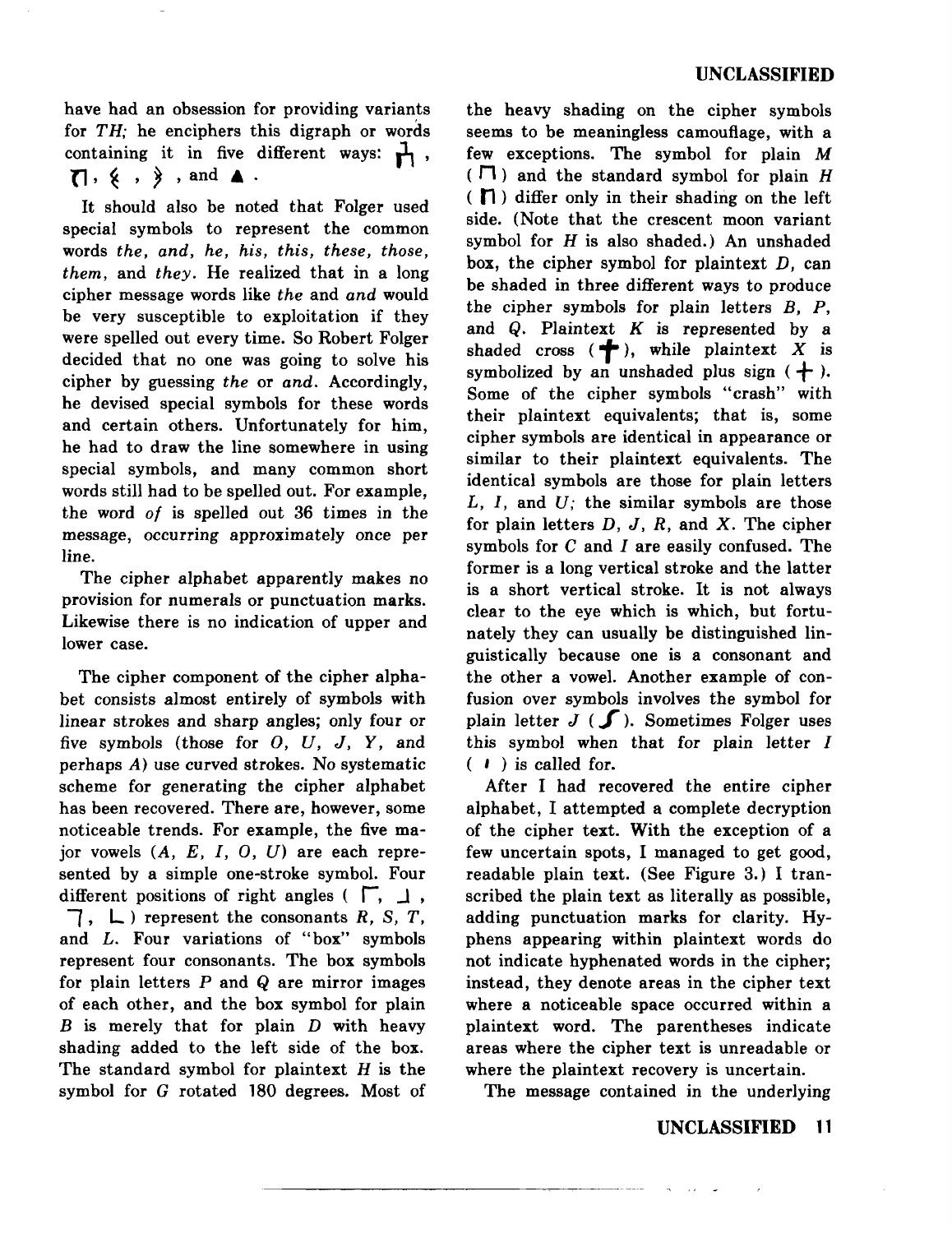

Folger's cipher with key recovered by  $(b)$  (b)  $(3)-P.L.$  86-36

**12** UNCLASSIFIED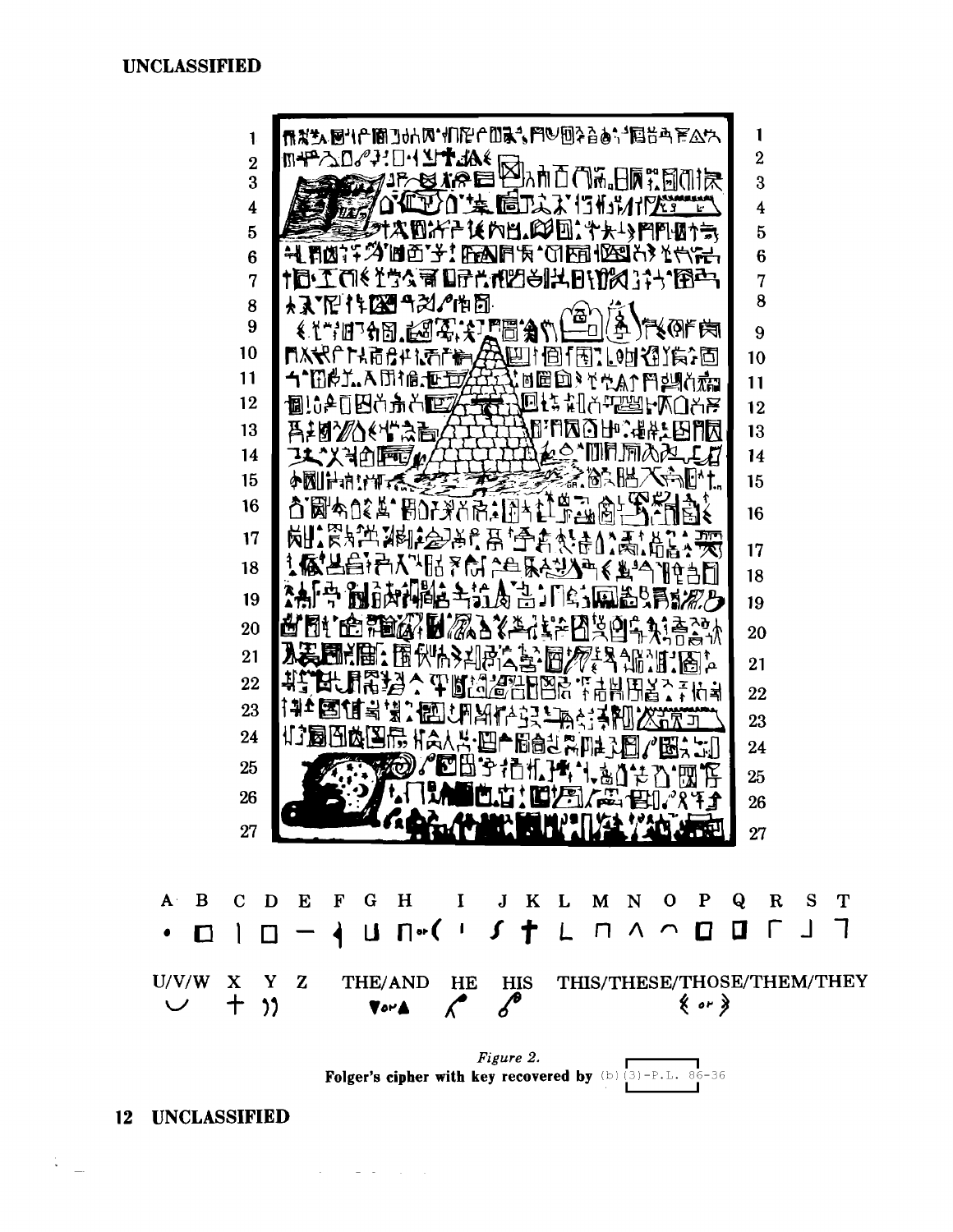I [SOMEW)HA *T* INCONVENIENT BECAU-SE OF OUR HABITS. SUCH MEN AND SUCH RULES OR DOCTRINES AS (I) HAVE 2 ALLU-DED TO BE FOUND, AND IT IS BELIEVED THAT EVERY N.E.J. WHO HAS STROVE TO DO (HIS) TASK AS A D. AND F. WILL SEEK AND FIND (THEM).

llustration<br>(THIS) ( ) MASONRY IS EVER OPEN IN A PRO-PER (DEED) TO THAT END THAT WE SHOUL-D BE REMINDED OF THE DUTY, THAT OF LEARNI-NG AND PRACTISI-NG THE EXCELLENT PRECEPTS IT CONTAINS. IF WE, AS FAR AS WE , CAN, SCRUPU-LOUSLY EXAMINE BOTH THE CHARACTER OF (THOSE) WHO GAVE THE PRECE-PTS AND THE INFLUENCE (THEY) HAVE HAD UPON SOCIETY AND STILL HAVE UPON IT; IF WE EX-AMINE THE GREAT ENDS AND VIEWS OF THE DOCTRINES HERE WRITEN AND THUS BECOME AC-QUAINTED WITH (THIS) VOLUME, WE SHALL **EXPERI-ENCE THAT (THIS) VOLUME IS AN INESTIMABLE TREAS-URE AND SHOULD BE VIEWED AS SUCH BY ALL**<br>B GOOD MEN. IT IS, IN FACT, THE BOOK THAT CON-TAINS THE RULES OF LIFE POINTING OUT TO A MAN (HIS) WHOLE DUTY.

THIS) VOLUME IS OF GREAT ANTI-QUITY. THE SPLENDID MONUMENTS OF THE ANCIEN-TS HAVE DECAYED, AND NATIONS WHO PEOPLED THE COUNTRIES WHERE (THESE) THINGS WERE WRITTEN HAVE VANl-SHED OR ARE SCAT-TERED OVER THE FACE OF THE EARTH. THEIR FORMER PLACES OF ABODE ARE DESOLA-TE AND LANGUA-GES THE BOOK WAS WRITEN IN ARE DEAD. YET, THE BOOK SURVl-VES. THE ENE-MIES OF ORDER AND OPPOSERS OF THE GOOD PRECEPTS (THIS) VOLUME CONTAI-NS HAVE SOUGHT, WITH ASTONISHING OBDURACY AND UNWEARIED 13 PAINS, WITH JESTS, WITH PHILOSO-PHY (FALSELY SO-CALLED), WITH MISA-PLIED LEARNl-NG, WITH EVERY EFFORT OF THEIR GENIUS, TO BR-ING (THIS) VOLUME INTO CONTEMPT, BUT THEY HAVE BEEN ENGA-GED IN A FOOLISH WORK. ALL THEIR PAINS HAVE BEEN TAKEN IN VAIN. IT STANDS DESERVEDLY NOW IN HIG-HER ESTIMATION THAN EVER ( ). CONSI-DERIN-G THE CHARACTER OF THE WRITERS OF (THIS) VOLUME AND FINDING THEM TO BE GOOD, EVEN INIMITA-BLY SO, EXAM-INING THE DOCTRINES CONTAI-NED IN (THIS) VOLUME AND (O)BSERVI-NG THEIR UNISON WITH TRUTH AND THEIR BENEFl-CENT INFLUENCE UPON SOCIETY AND UPON INDIVIDUA-LS, THINKING 17 UPON THE GREAT ANTl-QUITY OF (THESE) WRITIN-GS, AND THE MANY REVO-LUTIO-NS WHICH THEY HAVE SURVIVED, AND THEIR COMPLETE VICTORY OVER THE EFFORTS OF ENEMIES, THEREWITH CONTINU-All-Y INCREASI-NG IN THE ESTIMATION OF THE WORLD AT LARGE AND IN THE ESTIMATION OF THE FRIENDS OF GOOD ORDER AND OF TRUTH, THEN IT CAN BE SAID, EVEN (IF) THERE WERE NO OTHER REASONS FOR SO SAY-ING, 19 THAT (THIS) VOLUME IS NOT TO BE NEGLE-CTED, BUT ON THE CONTRARY, THAT IT OUGHT TO BE EXAMINED AND SHOULD BE MADE THE SUB-JECT OF OUR ATTENTION AND STUDY. SEE HOW CORRECT IS ITS PHl-LOSOPHY, HOW 20 IN-TERERE-STING THE HISTORY, HOW SUBLIME AND BEAUTIFUtl THE POETRY, HOW ACCEPTABLE THE DOCTRINES OF (RELIGION) AND MORALITY CON-T AIN(E)D IN (THIS) VOLUME. IT IS CA-LCULA TE-D IN EVERY POINT OF VIEW TO ENGAGE OUT ATTE-NTION AND, IF AT-TENDE-D TO, THE TRU-THS IT CON-TAINS MAKETH A MAN BETTER, WISER, AND HAPPIE-R. THE BENEFITS ARISIN-G FROM (THESE) SACRED TRUTHS ARE NOT LIMITED TO THE PERIOD OF HUMAN LIFE. (THEY) POINT NOT FORWARD TO THE GRAVE AS THE BOUNDARY OF OUR EXISTA-NCE, AS THE PLACE WHERE MEN SHALL CEASE TO BE. NO, THE THICK GLOOM OF DEATH IS DISSIPA-TED BY DIVINE TRUTH; A  $23$  RAY OF SACRED LIGHT MAKES VISIBLE TO THE EYE OF FAITH A STATE  $\stackrel{23}{\text{OF}}$  exista-nce beyond the grave, a STATE OF EXISTANCE AT THE APPROACH OF WHICH ALL MUST FEAR, FOR IT LASTS TO ALL ETERNITY; FOR IT IS A STATE OF REWARDS AND PUNISHMENTS; FOR IT IS DEPEN-DANT UPON DIVINE MERCY; FOR NO MAN CAN CLAIM A PLACE THERE. HAPY INDEED IS ( ) MAN WHO HAS STROVE TO SUBDUE (HIS) PASSIONS AND TO LAY ASID(E) (HIS) PREJU-DICES, AND THUS IS FITTED FOR THE TASK OF THE ( ) AND STUDY-ING AND EXECUTING THE 26 DESIGNS AND RULES OF THEM. BY (CONTEMPLATING) UPON THE IMAGE OF THE PLACE OF BEAUTY, (HE) MAY HAVE OBSERVED (HIS) OWN WEAKNESS. . .

*Figure 3.*  Decipherment of the cipher text shown in Figure 2.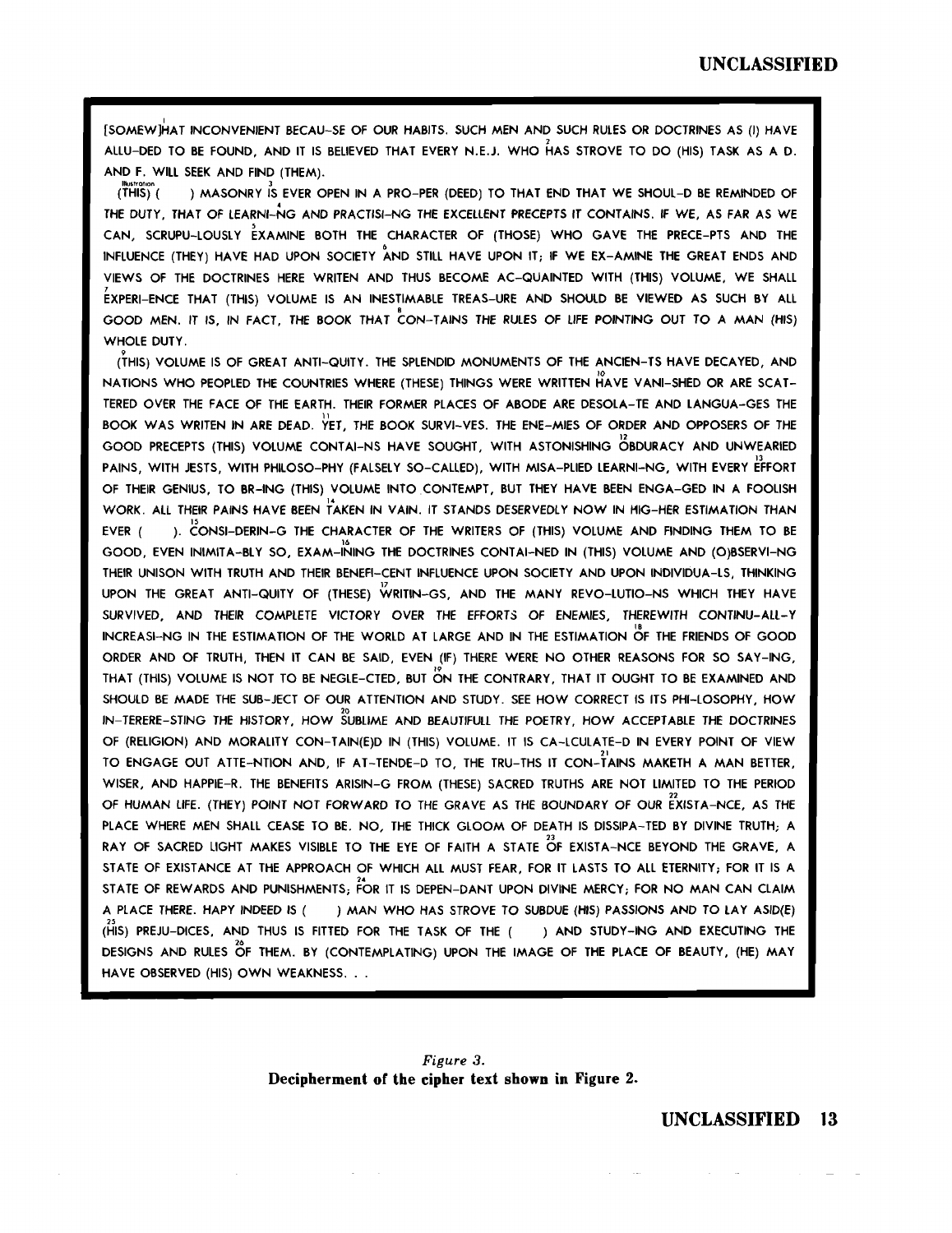plain text is basically a homily emphasizing the importance of the Bible as a guidebook for living. Carefully polished, the text appears to be in its final form, ready for delivery. Couched in generalities, without any hint of denominationalism, specific doctrines, or sectarian theology, it might have been used as a speech to new initiates in a fraternal order. In fact, the word *masonry* appears in the message in the illustration on line three. The meanings of the two abbreviations *N. E.* J. (or possibly *N. E.* /.) and *D. and*  F., which occur in the first two lines, are not known. Dr. Morris has suggested that D. and *F.* could mean *disciples and followers <sup>3</sup>*and that *N. E.* /. could stand for *newly elected instructor.* Another guess is that *N. E. I.*  means *newly enrolled initiate.* Whatever its meaning, this abbreviation is of special interest because it appears not only on line one, but also as the drawing on the center of the page. That is, the drawing of the pyramid and the symbols inside it may be deciphered as *N. E.* J. or· *N. E. I.* (l have since found that Folger represented the first few numbers as follows:  $1 = \mathbf{\hat{\triangle}}$ ,  $2 = \mathbf{\hat{\triangle}}$ ,  $3 = \mathbf{\hat{\triangle}}$ . Thus *every N.E.J.* should read *everyone.)* 

Breaking the cipher and reading the plain text solved only part of this puzzle. Some important questions were still unanswered. Who was Robert Folger? What kind of a person was he? Why did he invent this cipher? For whom was the plaintext message intended?

Certain facts lead me to believe that Robert Folger was probably a well-educated man for his day. The grammar, syntax, and spelling in the message are, on the whole, quite good. A few misspelled words, such as *hapy, beautifull,* and *intereresting,* could well be clerical errors in encryption. His treatment of *U, V,* and *W* as one letter and his confusing the cipher symbols for  $I$  and  $J$ 

indicate that Folger may have studied Latin. The Latin alphabet contains a *V* but no *U*  or *W* and an *I* but no J.

Folger was a meticulous draftsman when he committed his cipher to paper. His characters are clear and well defined and, for the most part, his angular symbols are sharp and precise so that little ambiguity is encountered in the deciphering process. It is obvious that Folger intended his cipher message to be readable for someone who possessed the key. For unauthorized readers, he tried to make matters difficult by the imaginative use of special symbols for certain common words and by adding meaningless decorations to his basic cipher symbols. He also employed variations in size, form, and shading to disguise these symbols.

It appears that Mr. Folger's basic plan of encipherment was to combine cipher symbols into clusters (words) of cipher so that each cipher-word represented a word of plain text. However, he had to modify this plan whenever a plaintext word was too long for one cluster of cipher symbols, or whenever it became too cumbersome to continue attaching additional symbols to the same cipher-word. In particular, whenever a boxlike cipher symbol was called for within a word, Folger would usually skip a space and begin a new cipher-word because he needed "breathing" space to form the next symbol. Thus, cryptographic necessity sometimes dictated that a cipher-word represent a plaintext syllable, rather than a plaintext word. But there is no appreciable evidence that Mr. Folger consciously divided his plaintext words into syllables for purposes of encipherment.

Why did Folger choose to encipher such innocuous plain text? Dr. Morris conjectured that perhaps Folger had planned to organize a new fraternal order or to start his own chapter or branch of an existing order. The enciphered material may have been intended as part of the ritual of the new organization. A possibility certainly  $-$  but who can say for

*<sup>3</sup>*I have since learned that *D. and F.* stands for *"Disciple and Fellow."*